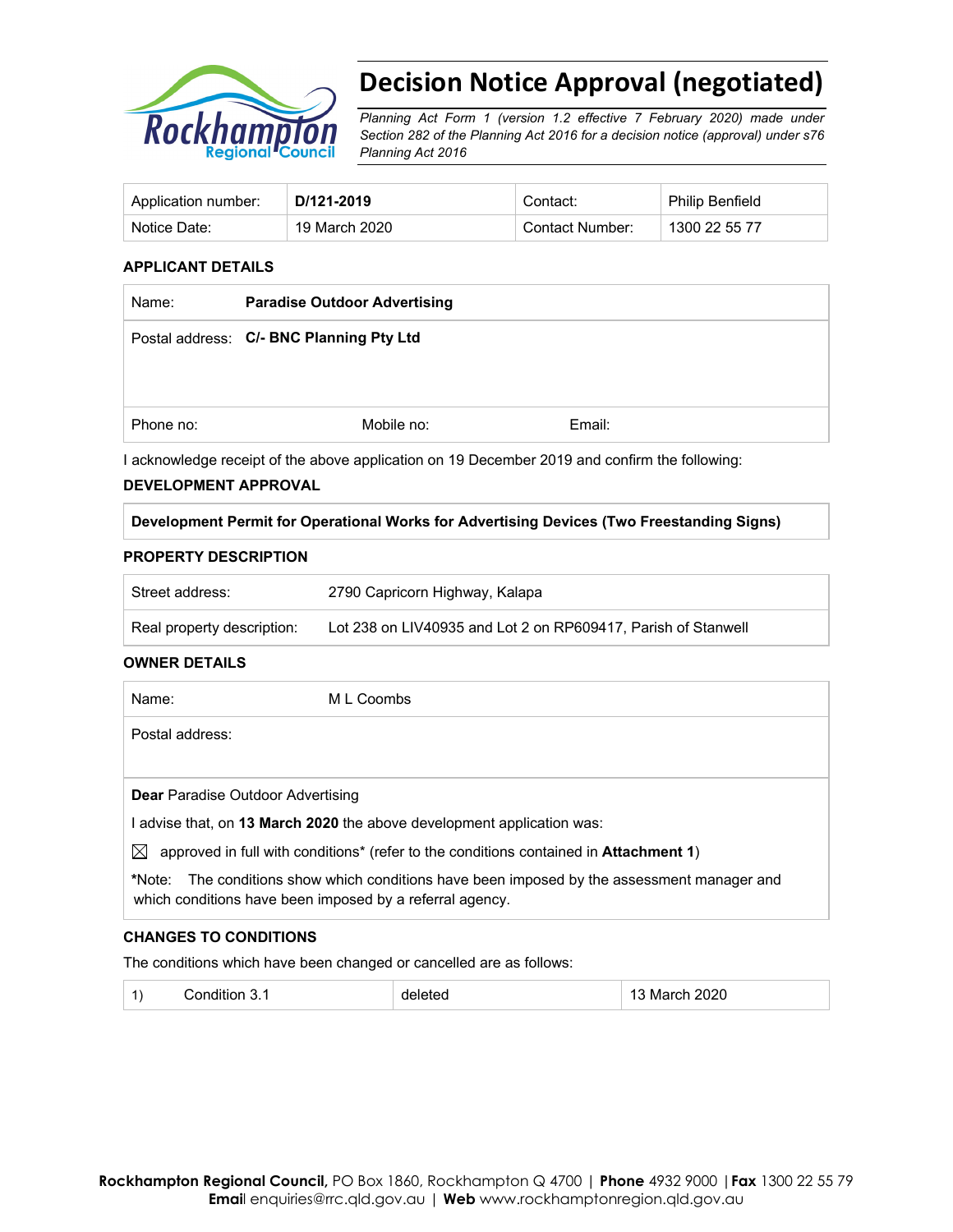## **1. DETAILS OF THE APPROVAL**

The following approvals are given:

|                                                                                                                                                                                                        | <b>Development</b><br><b>Permit</b> | Preliminary<br>Approval |
|--------------------------------------------------------------------------------------------------------------------------------------------------------------------------------------------------------|-------------------------------------|-------------------------|
| Development assessable under the planning scheme, superseded<br>planning scheme, a temporary local planning instrument, a master<br>plan or a preliminary approval which includes a variation approval | $\boxtimes$                         |                         |
| - Operational work                                                                                                                                                                                     |                                     |                         |

## **2. CONDITIONS**

This approval is subject to the conditions in Attachment 1.

## **3. FURTHER DEVELOPMENT PERMITS REQUIRED**

Please be advised that the following development permits are required to be obtained before the development can be carried out:

| Type of development permit required | Subject of the required development permit |
|-------------------------------------|--------------------------------------------|
| <b>Building Works</b>               |                                            |

## **4. REFERRAL AGENCIES NIL**

### **5. THE APPROVED PLANS**

**The approved development must be completed and maintained generally in accordance with the approved drawings and documents:** 

| <b>Plan/Document Name</b>                    | Prepared by                              | <b>Date</b>    | Reference<br>No.    | Version/ Issue |
|----------------------------------------------|------------------------------------------|----------------|---------------------|----------------|
| Site Plan                                    | <b>BNC Planning</b>                      | January 2020   | S <sub>01</sub> -01 | A              |
| <b>Plans and Front Elevation</b>             | Steve McKenzie<br>Consulting<br>Engineer | 21 July 2010   | S <sub>01</sub>     | D              |
| Jackout Frame Details &<br>Perspective Views | Steve McKenzie<br>Consulting<br>Engineer | 10 August 2010 | S <sub>0</sub> 3    | D              |

## **6. CURRENCY PERIOD FOR THE APPROVAL (s.85 of the Planning Act)**

The standard relevant periods stated in section 85 of *Planning Act 20016* apply to each aspect of development in this approval, if not stated in the conditions of approval attached.

## **7. STATEMENT OF REASONS**

| Description of the<br>development | The proposed development is for Operational Works for an Advertising<br>Device (Two Freestanding Signs)                                                                                                                                                                                                                                                         |  |
|-----------------------------------|-----------------------------------------------------------------------------------------------------------------------------------------------------------------------------------------------------------------------------------------------------------------------------------------------------------------------------------------------------------------|--|
| <b>Reasons for Decision</b>       | The proposed advertising devices do not compromise the strategic<br>a)<br>framework in the Rockhampton Region Planning Scheme 2015;                                                                                                                                                                                                                             |  |
|                                   | Assessment of the development against the relevant zone purpose,<br>b)<br>planning scheme codes and planning scheme policies demonstrates<br>that the proposed development will not cause significant adverse<br>impacts on the surrounding natural environment, built environment and<br>infrastructure, community facilities, or local character and amenity; |  |
|                                   | The proposed development does not compromise the relevant State<br>C)<br>Planning Policy; and                                                                                                                                                                                                                                                                   |  |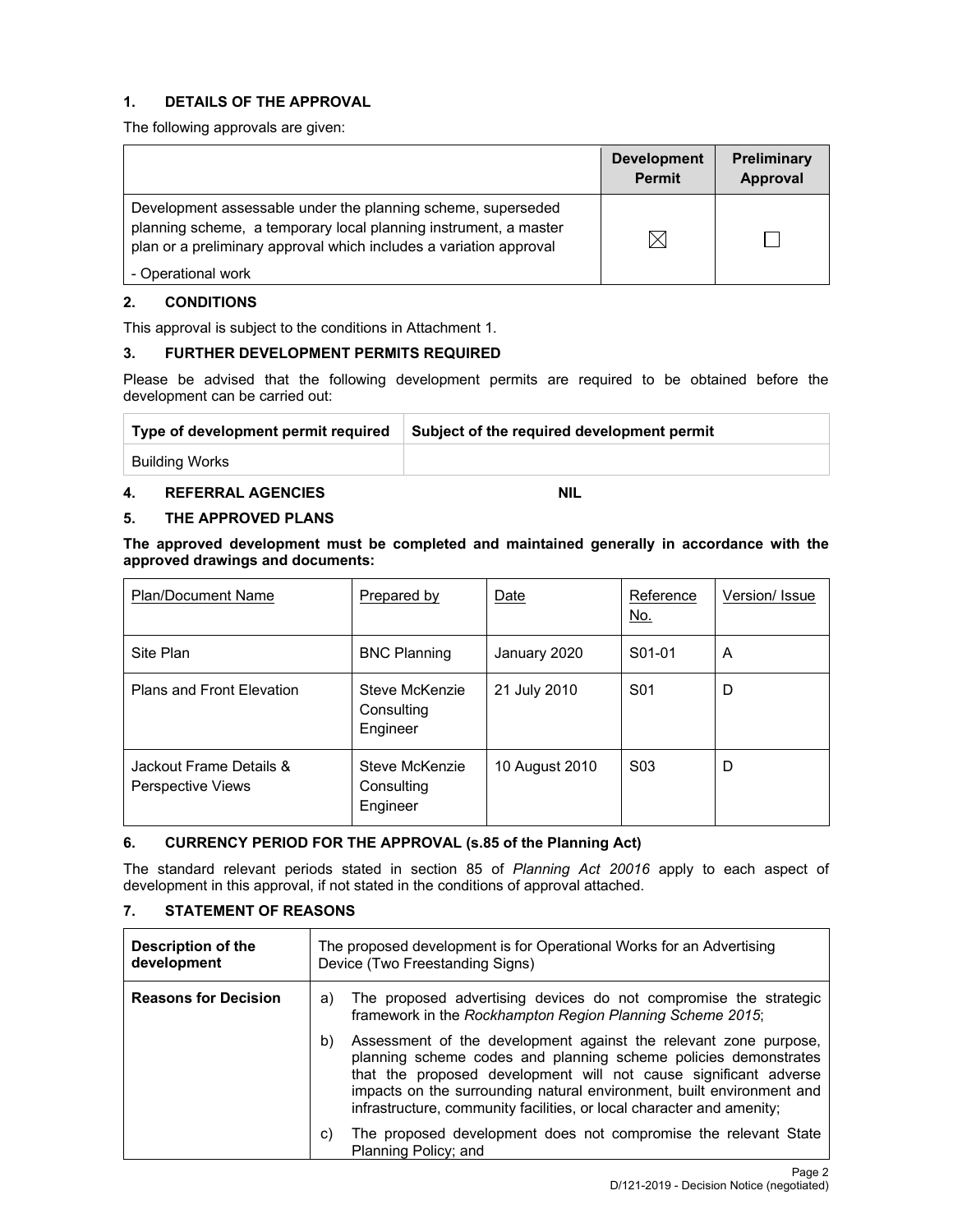|                                                    | On balance, the application should be approved because the<br>d)<br>circumstances favour Council exercising its discretion to approve the<br>application even though the development does not comply with an<br>aspect of the assessment benchmarks. |                                                                                                                                                                                                                                         |  |  |
|----------------------------------------------------|------------------------------------------------------------------------------------------------------------------------------------------------------------------------------------------------------------------------------------------------------|-----------------------------------------------------------------------------------------------------------------------------------------------------------------------------------------------------------------------------------------|--|--|
| <b>Assessment</b><br><b>Benchmarks</b>             | The proposed development was assessed against the following assessment<br>benchmarks:<br>Advertising devices code.                                                                                                                                   |                                                                                                                                                                                                                                         |  |  |
| <b>Compliance with</b><br>assessment<br>benchmarks | The development was assessed against all of the assessment benchmarks<br>listed above and complies with all of these with the exceptions listed below.                                                                                               |                                                                                                                                                                                                                                         |  |  |
|                                                    | <b>Assessment</b><br><b>Benchmark</b>                                                                                                                                                                                                                | Reasons for the approval<br>despite<br>non-<br>compliance with benchmark                                                                                                                                                                |  |  |
|                                                    | Advertising devices<br>code                                                                                                                                                                                                                          | The advertising devices will integrate with the<br>established vegetation on the rural properties and<br>it is anticipated that a 1 meter setback along with<br>the 5.5 meter carriageway will achieve<br>an<br>appropriate separation. |  |  |
| <b>Matters prescribed by</b>                       | The State Planning Policy - Part E;                                                                                                                                                                                                                  |                                                                                                                                                                                                                                         |  |  |
| regulation                                         | The Central Queensland Regional Plan;                                                                                                                                                                                                                |                                                                                                                                                                                                                                         |  |  |
|                                                    |                                                                                                                                                                                                                                                      | The Rockhampton Region Planning Scheme 2015; and                                                                                                                                                                                        |  |  |
|                                                    | The common material, being the material submitted with the<br>application.                                                                                                                                                                           |                                                                                                                                                                                                                                         |  |  |

## **8. APPEAL RIGHTS**

The rights of an applicant to appeal to a tribunal or the Planning and Environment Court against a decision about a development application are set out in chapter 6, part 1 of the *Planning Act 2016*. For particular applications, there may also be a right to make an application for a declaration by a tribunal (see chapter 6, part 2 of the *Planning Act 2016).*

## *Appeal by an applicant*

An applicant for a development application may appeal to the Planning and Environment Court against the following:

- the refusal of all or part of the development application
- a provision of the development approval
- the decision to give a preliminary approval when a development permit was applied for
- a deemed refusal of the development application.

An applicant may also have a right to appeal to the Development tribunal. For more information, see schedule 1 of the *Planning Act 2016*.

The timeframes for starting an appeal in the Planning and Environment Court are set out in section 229 of the *Planning Act 2016*.

**Attachment 2** is an extract from the *Planning Act 2016* that sets down the applicant's appeal rights and the appeal rights of a submitter.

## **9. WHEN THE DEVELOPMENT APPROVAL TAKES EFFECT**

This development approval takes effect:

From the time the decision notice is given  $-$  if there is no submitter and the applicant does not appeal the decision to the court.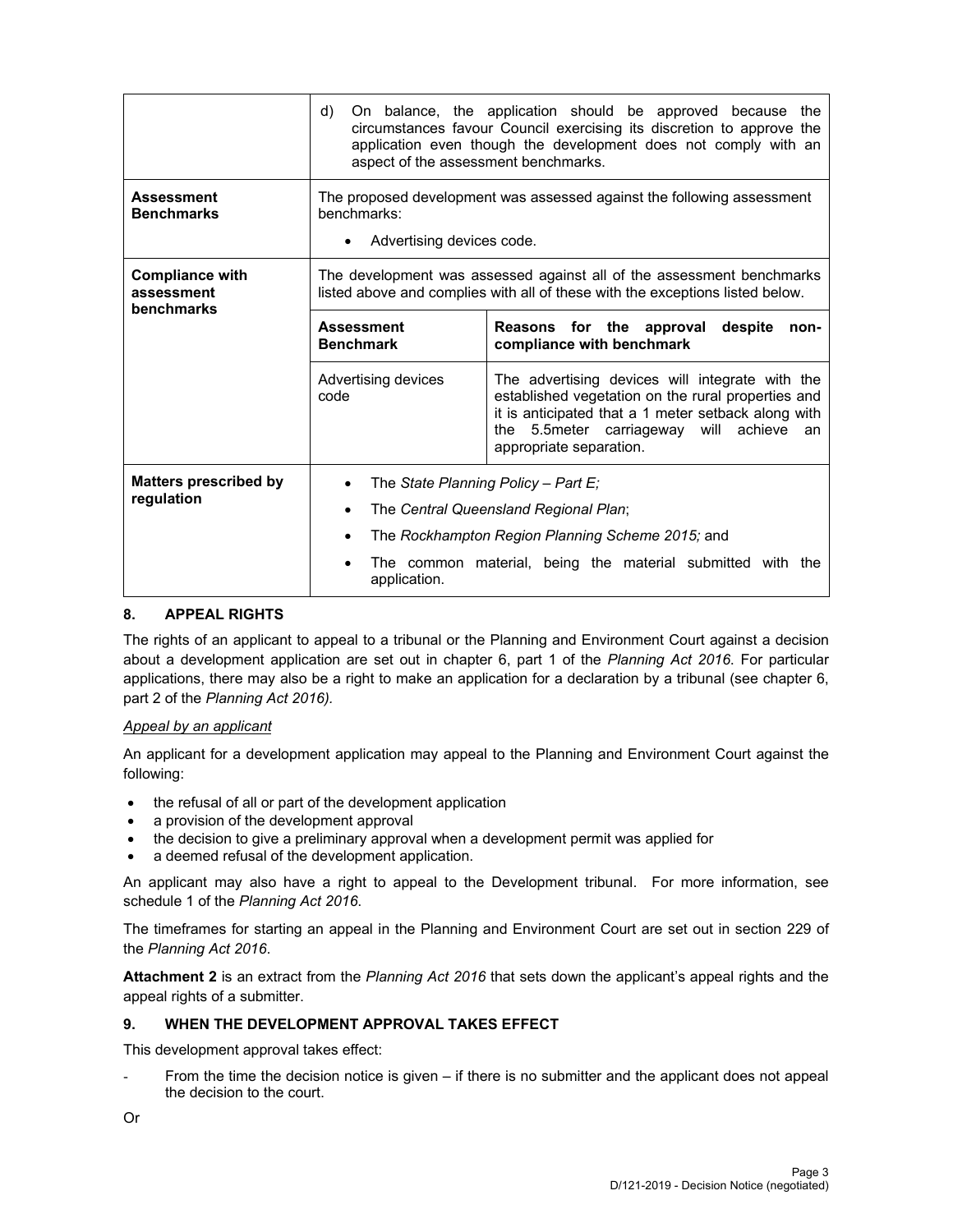- When the submitter's appeal period ends – if there is a submitter and the applicant does not appeal the decision to the court.

Or

- Subject to the decision of the court, when the appeal is finally decided – if an appeal is made to the court.

## **10. ASSESSMENT MANAGER**

| Name: | <b>Philip Benfield</b><br><b>OPERATIONAL WORKS</b> | Signature: | 19 March 2020<br>Date: |  |
|-------|----------------------------------------------------|------------|------------------------|--|
|       | <b>ADMINISTRATOR</b>                               |            |                        |  |

## **Attachment 1 – Conditions of the approval**

*Part 1* **–** *Conditions imposed by the assessment manager [Note: where a condition is imposed about infrastructure under Chapter 4 of the Planning Act 2016, the relevant provision of the Act under which this condition was imposed must be specified.]* 

## **Attachment 2—Extract on appeal rights**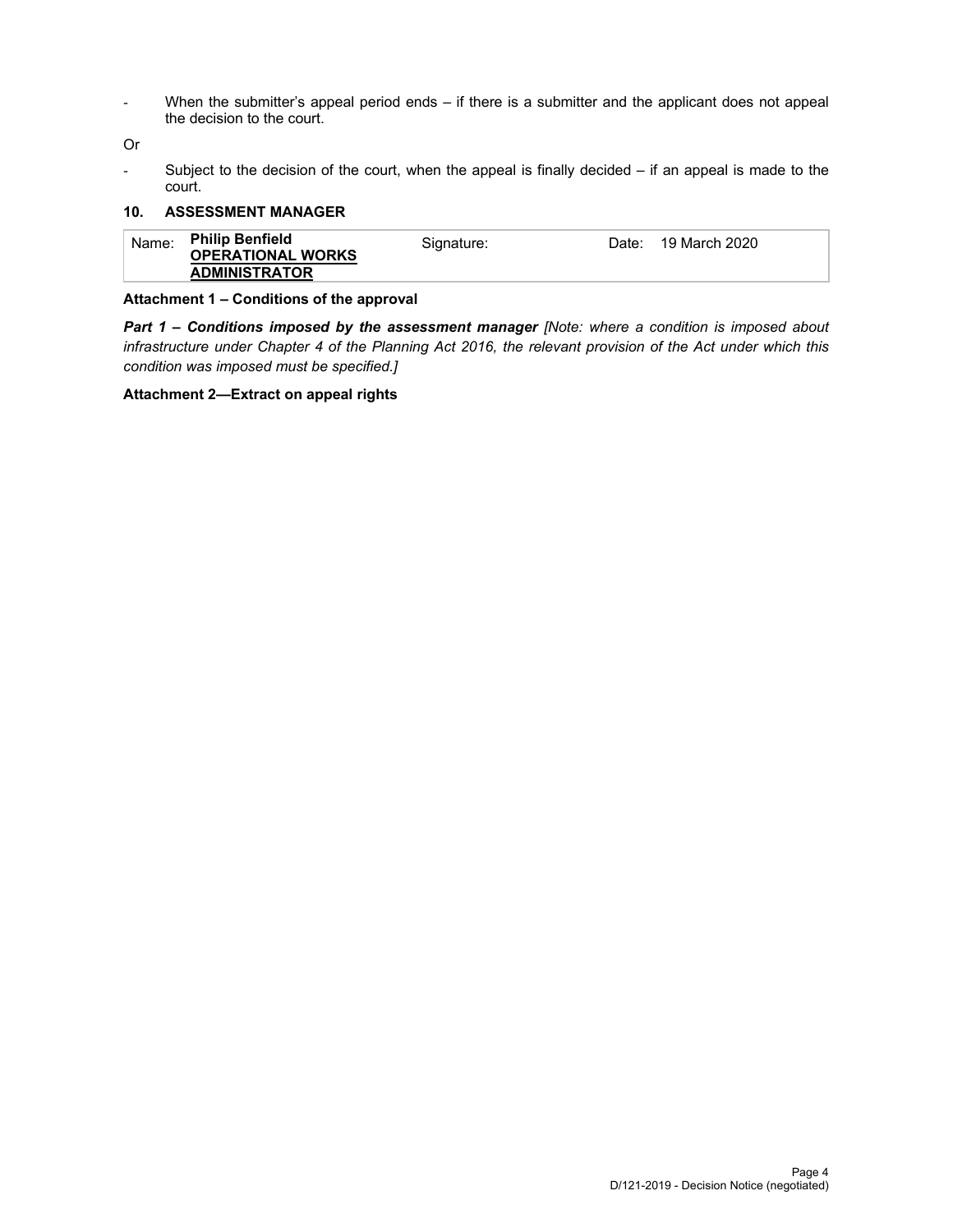

## **Attachment 1 – Part 1 Rockhampton Regional Council Conditions**

*Planning Act 2016* 

## 1.0 ADMINISTRATION

- 1.1 The Developer is responsible for ensuring compliance with the Conditions of the approval by an employee, agent, contractor or invitee of the Developer.
- 1.2 Where these Conditions refer to "Council" in relation to requiring Council to approve or to be satisfied as to any matter, or conferring on the Council a function, power or discretion, that role of the Council may be fulfilled in whole or in part by a delegate appointed for that purpose by the Council.
- 1.3 All conditions of this approval must be undertaken and completed to the satisfaction of Council, at no cost to Council.
- 1.4 The following further development permits are required prior to the commencement of any works on the site:
	- 1.4.1 Building Works.
- 1.5 Unless otherwise stated, all works must be designed, constructed and maintained in accordance with the relevant Council policies, guidelines and standards.

## 2.0 APPROVED PLANS AND DOCUMENTS

2.1 The approved advertising device must be completed and maintained generally in accordance with the approved drawings and documents, except where amended by the conditions of this permit.

| <b>Plan/Document Name</b>                    | Prepared by                              | Date           | Reference<br><u>No.</u> | Version/<br>Issue |
|----------------------------------------------|------------------------------------------|----------------|-------------------------|-------------------|
| Site Plan                                    | <b>BNC Planning</b>                      | January 2020   | S01-01                  | A                 |
| <b>Plans and Front</b><br>Elevation          | Steve McKenzie<br>Consulting<br>Engineer | 21 July 2010   | S <sub>01</sub>         | D                 |
| Jackout Frame Details<br>& Perspective Views | Steve McKenzie<br>Consulting<br>Engineer | 10 August 2010 | S <sub>0</sub> 3        | D                 |

- 2.2 A set of the above approved plans are returned to you as the Consultant. The Consultant is to supply one (1) Approved set to the contractor to be retained on site at all times during construction.
- 2.3 Where there is any conflict between the conditions of this approval and the details shown on the approved plans and documents, the conditions of approval must prevail.
- 2.4 Where conditions require the above plans or documents to be amended, the revised document(s) must be submitted for endorsement by Council prior to the submission of a Development Application for Building Works.
- 2.5 Any proposed changes to the approved stamped plans during the works will be generally considered minor amendments and require Council's approval. The stamped amended plans and a covering letter will be forwarded to the applicant.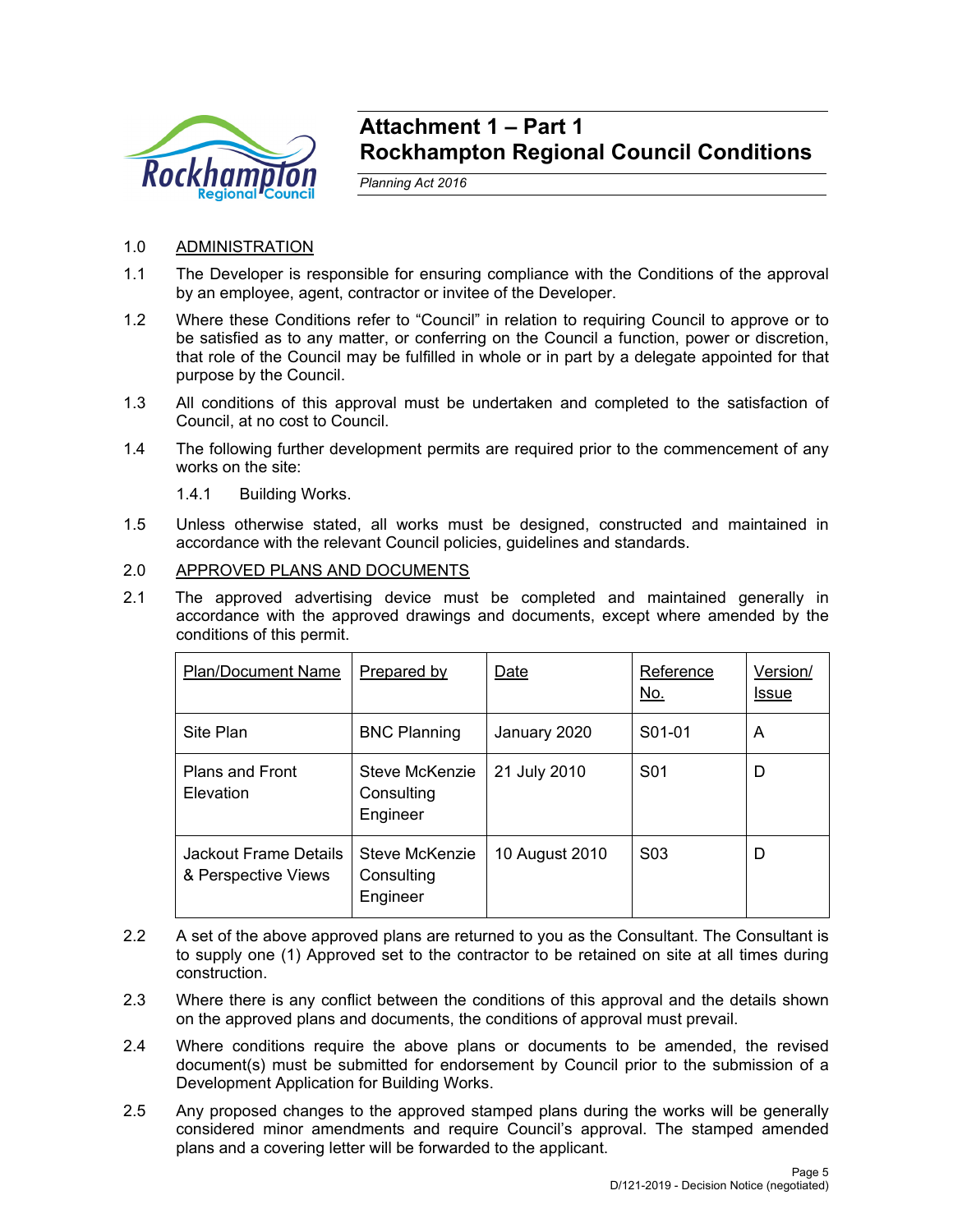## 3.0 OPERATING PROCEDURE

- 3.1 All text and images displayed on the approved advertising device:
	- 3.1.1 must be static and not involve moving parts, flashing lights or any aspect of illumination; and
	- 3.1.2 must not imitate a traffic control device, move contrary to any traffic control device or include traffic instructions (for example 'stop'); and
- 3.2 Any lighting devices associated with the advertising device, such as sensory lighting, must be positioned on the site and shielded so as not to cause glare or other nuisance to nearby residents or motorists. Night lighting must be designed, constructed and operated in accordance with '*Australian Standard AS4282 – Control of the obtrusive effects of outdoor*  lighting' and 'Civil Aviation Safety Authority (CASA) Guidelines: Lighting in the vicinity of *aerodromes: Advice to lighting designers'.*

## 4.0 LUMINANCE

4.1 Luminance levels of the advertising device must not exceed the applicable levels listed in Table 2 below.

| <b>Lighting Condition</b>                     | Zone 1             | Zone 2             | Zone 3             |
|-----------------------------------------------|--------------------|--------------------|--------------------|
| Full Sun on Sign face                         | Maximum<br>Output  | Maximum<br>Output  | Maximum<br>Output  |
| Day Time Luminance                            | 6000-7000<br>cd/m2 | 6000-7000<br>cd/m2 | 6000-7000<br>cd/m2 |
| Morning/Evening/Twilight/inclement<br>weather | 1000 cd/m2         | 700 cd/m2          | 600 cd/m2          |
| Night Time                                    | 500 cd/m2          | 350 cd/m2          | 300 cd/m2          |

Table 2: Luminance levels for Advertising Devices (Source: OMA)

Note:

- Zone 1 very high ambient off street lighting i.e. central city locations
- Zone 2 high to medium off street ambient lighting
- Zone 3 low levels of off street ambient lighting, i.e. most residential areas, rural areas.

## 5.0 ASSET MANAGEMENT

- 5.1 Any damage to, or alterations necessary, to electricity, telephone, water mains, sewerage mains, stormwater drains, and/or public utility installations resulting from the development or in connection with the development, must be undertaken immediately, at no cost to Council, and completed within the following timeframes:
	- 5.1.1 where damage causes a hazard to pedestrian/traffic safety or interrupts a community service, immediately; or
	- 5.1.2 as soon as reasonably possible as agreed with Council.

## 6.0 ADVERTISING DEVICE CONSTRUCTION AND MAINTENANCE

- 6.1 Council reserves the right for uninterrupted access to the site at all times during construction.
- 6.2 All Construction work and other associated activities are permitted only between 0630 hours and 1800 hours Monday to Saturday. No work is permitted on Sundays or public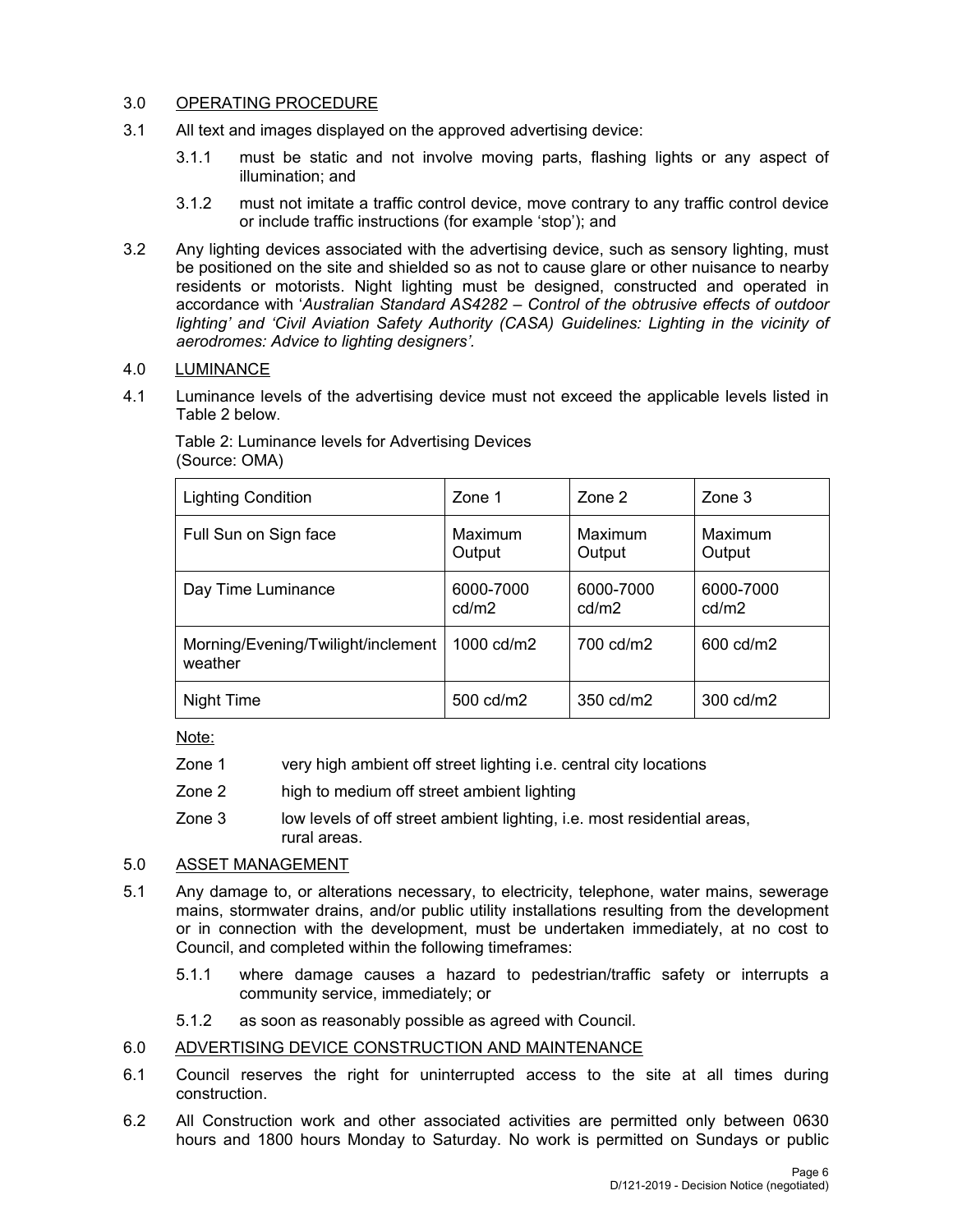holidays. All requirements of the *Environmental Protection Act 1994* and the *Environmental Protection Regulation 2008* must be observed at all times.

- 6.3 All construction materials, waste, waste skips, machinery and contractors' vehicles must be located and stored or parked within the site.
- 6.4 Any proposed works within the vicinity (or zone of influence) of existing Council infrastructure will not adversely affect the integrity of the infrastructure. Any restoration works required on existing Council infrastructure as a result of proposed works will be at developer's expense.
- 6.5 Both (Freestanding Signs) must be designed and certified by a Registered Professional Engineer of Queensland and constructed in accordance with the requirements of the Queensland Development Code and the Building Code of Australia.
- 6.6 All conduits, wiring, switches or other control apparatus installed on an Advertising Device must be concealed from general view, with control apparatus secured in a manner to prevent unauthorised entry and display setting tampering.
- 6.7 All electrical services and systems must comply with *Australian and New Zealand Standard AS/NZS 3000:2007* – "Electrical Installations".
- 6.8 All advertising devices must be maintained at all times on the premises by the owner of the premises to the same standard as it was when it was installed, in a safe, clean, condition that does not adversely impact the visual amenity.

## ADVISORY NOTES

NOTE 1. Aboriginal Cultural Heritage Act, 2003

It is advised that under Section 23 of the *Aboriginal Cultural Heritage Act 2003*, a person who carries out an activity must take all reasonable and practicable measures to ensure the activity does not harm Aboriginal Cultural Heritage (the "cultural heritage duty of care"). Maximum penalties for breaching the duty of care are listed in the Aboriginal Cultural Heritage legislation. The information on Aboriginal Cultural Heritage is available on the Department of Aboriginal and Torres Strait Islander Partnerships website www.datsip.qld.gov.au.

NOTE 2. General Environmental Duty

General environmental duty under the *Environmental Protection Act 1994* prohibits unlawful environmental nuisance caused by noise, aerosols, particles, dust, ash, fumes, light, odour or smoke beyond the boundaries of the development site during all stages of the development including earthworks, construction and operation.

NOTE 3. General Safety Of Public During Construction

The *Work Health and Safety Act 2011* and *Manual of Uniform Traffic Control Devices* must be complied with in carrying out any construction works, and to ensure safe traffic control and safe public access in respect of works being constructed on a road.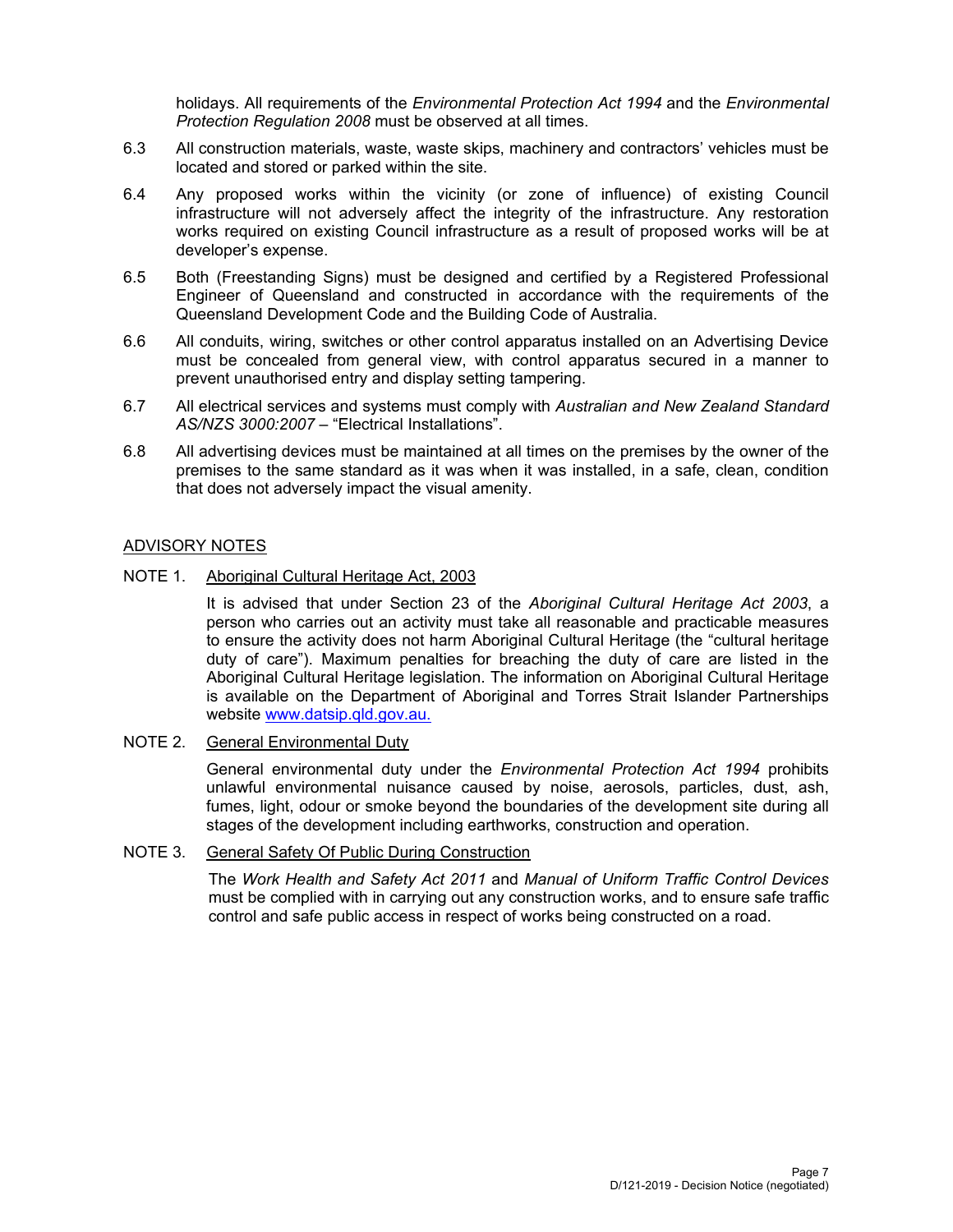

# **Attachment 2 - Appeal Rights**

*PLANNING ACT 2016*

The following is an extract from the *Planning Act 2016 (Chapter 6)*

### *Appeal rights*

#### *229 Appeals to tribunal or P&E Court*

- (1) Schedule 1 states—
	- (a) matters that may be appealed to— (i) either a tribunal or the P&E Court; or (ii) only a tribunal; or (iii) only the P&E Court; and
	- (b) the person—
		- (i) who may appeal a matter (the **appellant**); and (ii) who is a respondent in an appeal of the matter; and (iii) who is a co-respondent in an appeal of the matter; and
		- (iv) who may elect to be a co-respondent in an appeal of the matter.
- (2) An appellant may start an appeal within the appeal period.
- (3) The **appeal period** is—
	- (a) for an appeal by a building advisory agency—10 business days after a decision notice for the decision is given to the agency or
	- (b) for an appeal against a deemed refusal—at any time after the deemed refusal happens; or
	- (c) for an appeal against a decision of the Minister, under chapter 7, part 4, to register premises or to renew the registration of premises—20 business days after a notice is published under section 269(3)(a) or (4); or
	- (d) for an appeal against an infrastructure charges notice—20 business days after the infrastructure charges notice is given to the person; or
	- (e) for an appeal about a deemed approval of a development application for which a decision notice has not been given—30 business days after the applicant gives the deemed approval notice to the assessment manager; or
	- (f) for any other appeal—20 business days after a notice of the decision for the matter, including an enforcement notice, is given to the person.
	- Note—
		- See the P&E Court Act for the court's power to extend the appeal period.
- (4) Each respondent and co-respondent for an appeal may be heard in the appeal.
- (5) If an appeal is only about a referral agency's response, the assessment manager may apply to the tribunal or P&E Court to withdraw from the appeal.
- (6) To remove any doubt, it is declared that an appeal against an infrastructure charges notice must not be about—
	- (a) the adopted charge itself; or
	- (b) for a decision about an offset or refund—
		- (i) the establishment cost of trunk infrastructure identified in a LGIP; or
	- (ii) the cost of infrastructure decided using the method included in the local government's charges resolution.

## **230 Notice of appeal**

- (1) An appellant starts an appeal by lodging, with the registrar of the tribunal or P&E Court, a notice of appeal that— (a) is in the approved form; and
	- (b) succinctly states the grounds of the appeal.
- (2) The notice of appeal must be accompanied by the required fee.
- (3) The appellant or, for an appeal to a tribunal, the registrar must, within the service period, give a copy of the notice of appeal to—
	- (a) the respondent for the appeal; and
	- (b) each co-respondent for the appeal; and
- (c) for an appeal about a development application under schedule 1, table 1, item 1—each principal submitter for the development application; and
- (d) for an appeal about a change application under schedule 1, table 1, item 2—each principal submitter for the change application; and
- (e) each person who may elect to become a corespondent for the appeal, other than an eligible submitter who is not a principal submitter in an appeal under paragraph (c) or (d); and
- (f) for an appeal to the P&E Court—the chief executive; and
- (g) for an appeal to a tribunal under another Act—any other person who the registrar considers appropriate.
- (4) The **service period** is—
	- (a) if a submitter or advice agency started the appeal in the P&E Court—2 business days after the appeal is started; or
	- (b) otherwise—10 business days after the appeal is started.
- (5) A notice of appeal given to a person who may elect to be a co-respondent must state the effect of subsection
- (6) A person elects to be a co-respondent by filing a notice of election, in the approved form, within 10 business days after the notice of appeal is given to the person*.*

#### **231 Other appeals**

- (1) Subject to this chapter, schedule 1 and the P&E Court Act, unless the Supreme Court decides a decision or other matter under this Act is affected by jurisdictional error, the decision or matter is non-appealable.
- (2) The Judicial Review Act 1991, part 5 applies to the decision or matter to the extent it is affected by jurisdictional error.
- (3) A person who, but for subsection (1) could have made an application under the Judicial Review Act 1991 in relation to the decision or matter, may apply under part 4 of that Act for a statement of reasons in relation to the decision or matter.
- (4) In this section— **decision** includes—
	- (a) conduct engaged in for the purpose of making a decision; and
	- (b) other conduct that relates to the making of a decision; and
	- (c) the making of a decision or the failure to make a decision; and
	- (d) a purported decision; and
	- (e) a deemed refusal.
- **non-appealable**, for a decision or matter, means the decision or matter—
	- (a) is final and conclusive; and
	- (b) may not be challenged, appealed against, reviewed, quashed, set aside or called into question in any other way under the Judicial Review Act 1991 or otherwise, whether by the Supreme Court, another court, a tribunal or another entity; and
	- (c) is not subject to any declaratory, injunctive or other order of the Supreme Court, another court, a tribunal or another entity on any ground.

#### **232 Rules of the P&E Court**

- (1) A person who is appealing to the P&E Court must comply with the rules of the court that apply to the appeal.
- (2) However, the P&E Court may hear and decide an appeal even if the person has not complied with rules of the P&E Court.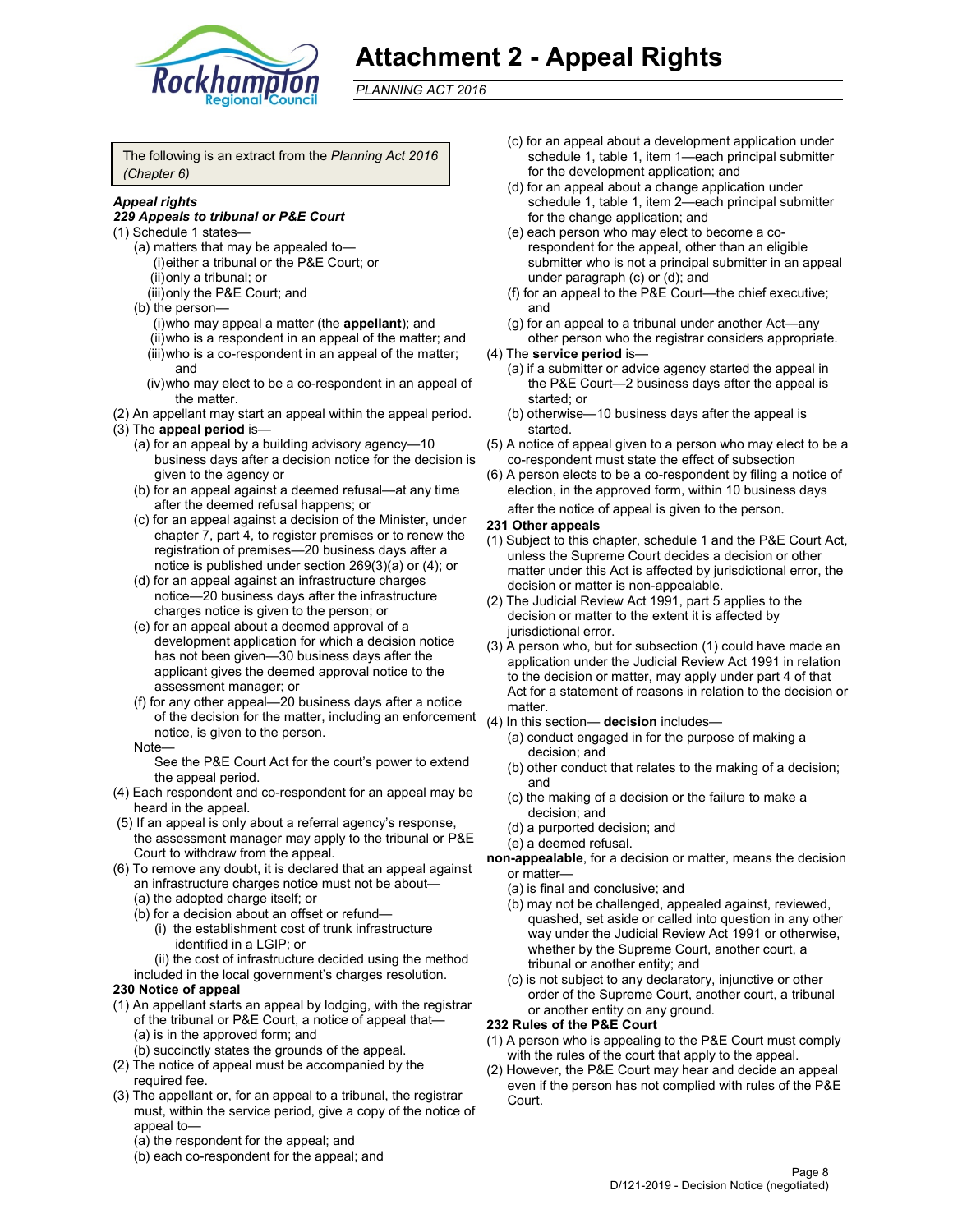

# **Appeal Rights**

*PLANNING ACT 2016*

## **Schedule 1**

#### **Appeals section 229 1 Appeal rights and parties to appeals**

- (1) Table 1 states the matters that may be appealed to—(a) the P&E court; or (b) a tribunal.
- (2) However, table 1 applies to a tribunal only if the matter involves—
	- (a) the refusal, or deemed refusal of a development application, for—
	- (i) a material change of use for a classified building; or
	- (ii) operational work associated with building work, a retaining wall, or a tennis court; or
	- (b) a provision of a development approval for—
	- (i) a material change of use for a classified building; or
- (ii) operational work associated with building work, a retaining wall, or a tennis court; or
	- (c) if a development permit was applied for—the decision to give a preliminary approval for—
		- (i) a material change of use for a classified building; or
		- (ii) operational work associated with building work, a retaining wall, or a tennis court; or
	- (d) a development condition if—
		- (i) the development approval is only for a material change of use that involves the use of a building classified under the Building Code as a class 2 building; and
		- (ii) the building is, or is proposed to be, not more than 3 storeys; and
		- (iii) the proposed development is for not more than 60 sole-occupancy units; or
	- (e) a decision for, or a deemed refusal of, an extension application for a development approval that is only for a material change of use of a classified building; or
	- (f) a decision for, or a deemed refusal of, a change application for a development approval that is only for a material change of use of a classified building; or
	- (g) a matter under this Act, to the extent the matter relates to—
		- (i) the Building Act, other than a matter under that Act that may or must be decided by the Queensland Building and Construction Commission; or
		- (ii) the Plumbing and Drainage Act, part 4 or 5; or
	- (h) a decision to give an enforcement notice in relation to a matter under paragraphs (a) to (g); or
	- (i) a decision to give an infrastructure charges notice; or
	- (j) the refusal, or deemed refusal, of a conversion application; or
	- (k) a matter that, under another Act, may be appealed to the tribunal; or
	- (l) a matter prescribed by regulation.
- (3) Also, table 1 does not apply to a tribunal if the matter
- involves—
	- (a) for a matter in subsection  $(2)(a)$  to  $(d)$ 
		- (i) a development approval for which the development application required impact assessment; and
		- (ii) a development approval in relation to which the assessment manager received a properly made submission for the development application; or
	- (b) a provision of a development approval about the identification or inclusion, under a variation approval, of a matter for the development.
- (4) Table 2 states the matters that may be appealed only to the P&E Court.
- (5) Table 3 states the matters that may be appealed only to the tribunal.
- (6) In each table—
	- (a) column 1 states the appellant in the appeal; and
	- (b) column 2 states the respondent in the appeal; and
	- (c) column 3 states the co-respondent (if any) in the appeal; and
	- (d) column 4 states the co-respondents by election (if any) in the appeal.
- (7) If the chief executive receives a notice of appeal under section 230(3)(f), the chief executive may elect to be a corespondent in the appeal.

## **Table 1**

## **Appeals to the P&E Court and, for certain matters, to a tribunal**

1. Development applications

An appeal may be made against—

(a) the refusal of all or part of the development application; or

(b) the deemed refusal of the development application; or

(c) a provision of the development approval; or

(d) if a development permit was applied for—the decision to give a preliminary approval.

| Column 1      | Column 2       | Column 3               | Column 4                       |
|---------------|----------------|------------------------|--------------------------------|
| Appellant     | Respondent     | Co-respondent          | Co-respondent by election      |
|               |                | (if any)               | $(if$ any)                     |
| The applicant | The assessment | If the appeal is about | 1 A concurrence agency that is |
|               | manager        | a concurrence          | not a co-respondent            |
|               |                | agency's referral      | 2 If a chosen Assessment       |
|               |                | response—the           | manager is the respondent-     |
|               |                | concurrence agency     | the prescribed assessment      |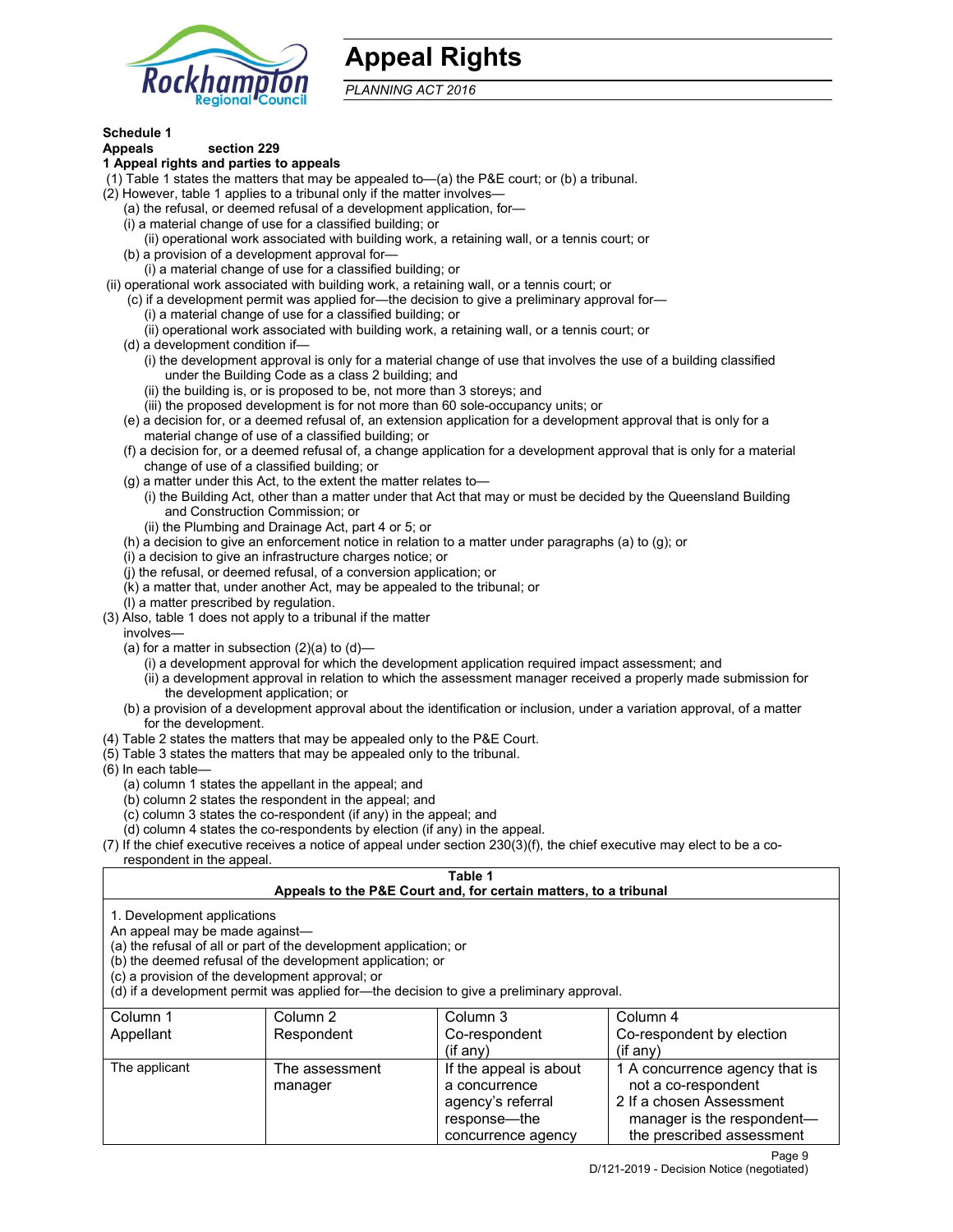| Table 1<br>Appeals to the P&E Court and, for certain matters, to a tribunal                                                                                                                                                                                                                                                                                                                                                                                                                                                                                                                                                                                                                                                                                                                                                                                                               |                                   |                                                                 |                                                                                                                                                                                                                                                                                                                                                 |
|-------------------------------------------------------------------------------------------------------------------------------------------------------------------------------------------------------------------------------------------------------------------------------------------------------------------------------------------------------------------------------------------------------------------------------------------------------------------------------------------------------------------------------------------------------------------------------------------------------------------------------------------------------------------------------------------------------------------------------------------------------------------------------------------------------------------------------------------------------------------------------------------|-----------------------------------|-----------------------------------------------------------------|-------------------------------------------------------------------------------------------------------------------------------------------------------------------------------------------------------------------------------------------------------------------------------------------------------------------------------------------------|
|                                                                                                                                                                                                                                                                                                                                                                                                                                                                                                                                                                                                                                                                                                                                                                                                                                                                                           |                                   |                                                                 | manager<br>3 Any eligible advice agency for<br>the application<br>4 Any eligible submitter for the<br>application                                                                                                                                                                                                                               |
| 2. Change applications<br>An appeal may be made against-<br>(b) a deemed refusal of a change application.                                                                                                                                                                                                                                                                                                                                                                                                                                                                                                                                                                                                                                                                                                                                                                                 |                                   |                                                                 | (a) a responsible entity's decision for a change application, other than a decision made by the P&E court; or                                                                                                                                                                                                                                   |
| Column <sub>1</sub><br>Appellant                                                                                                                                                                                                                                                                                                                                                                                                                                                                                                                                                                                                                                                                                                                                                                                                                                                          | Column <sub>2</sub><br>Respondent | Column 3<br>Co-respondent<br>(if any)                           | Column 4<br>Co-respondent by election<br>(if any)                                                                                                                                                                                                                                                                                               |
| 1 The applicant<br>2 If the responsible<br>entity is the<br>assessment<br>manager-an<br>affected entity that<br>gave a pre-request<br>notice or response<br>notice                                                                                                                                                                                                                                                                                                                                                                                                                                                                                                                                                                                                                                                                                                                        | The responsible<br>entity         | If an affected entity<br>starts the appeal-the<br>applicant     | 1 A concurrence agency for the<br>development application<br>2 If a chosen assessment<br>manager is the respondent-<br>the prescribed assessment<br>manager<br>3 A private certifier for the<br>development application<br>4 Any eligible advice agency for<br>the change application<br>5 Any eligible submitter for the<br>change application |
| 3. Extension applications<br>An appeal may be made against-<br>(a) the assessment manager's decision about an extension application; or<br>(b) a deemed refusal of an extension application.                                                                                                                                                                                                                                                                                                                                                                                                                                                                                                                                                                                                                                                                                              |                                   |                                                                 |                                                                                                                                                                                                                                                                                                                                                 |
| Column 1<br>Appellant                                                                                                                                                                                                                                                                                                                                                                                                                                                                                                                                                                                                                                                                                                                                                                                                                                                                     | Column <sub>2</sub><br>Respondent | Column 3<br>Co-respondent<br>(if any)                           | Column 4<br>Co-respondent by election<br>(if any)                                                                                                                                                                                                                                                                                               |
| 1 The applicant<br>1.<br>2 For a matter other<br>than a deemed<br>refusal of an<br>extension<br>application $-$ a<br>concurrence<br>agency, other than<br>the chief executive,<br>for the application                                                                                                                                                                                                                                                                                                                                                                                                                                                                                                                                                                                                                                                                                     | The assessment<br>manager         | If a concurrence<br>agency starts the<br>appeal - the applicant | If a chosen assessment<br>manager is the respondent - the<br>prescribed assessment manager                                                                                                                                                                                                                                                      |
| 4. Infrastructure charges notices<br>An appeal may be made against an infrastructure charges notice on 1 or more of the following grounds<br>a) The notice involved an error relating to -<br>(i) The application of the relevant adopted charge; or<br>Examples of errors in applying an adopted charge -<br>The incorrect application of gross floor area for a non-residential development<br>Applying an incorrect 'use category', under a regulation, to the development<br>The working out of extra demands, for section 120; or<br>(i)<br>An offset or refund; or<br>(ii)<br>b) The was no decision about an offset or refund; or<br>c) If the infrastructure charges notice states a refund will be given - the timing for giving the refund; or<br>d) The amount of the charge is so unreasonable that no reasonable relevant local government could have<br>imposed the amount. |                                   |                                                                 |                                                                                                                                                                                                                                                                                                                                                 |
| Column 1<br>Appellant                                                                                                                                                                                                                                                                                                                                                                                                                                                                                                                                                                                                                                                                                                                                                                                                                                                                     | Column <sub>2</sub><br>Respondent | Column 3<br>Co-respondent<br>(if any)                           | Column 4<br>Co-respondent by election<br>(if any)                                                                                                                                                                                                                                                                                               |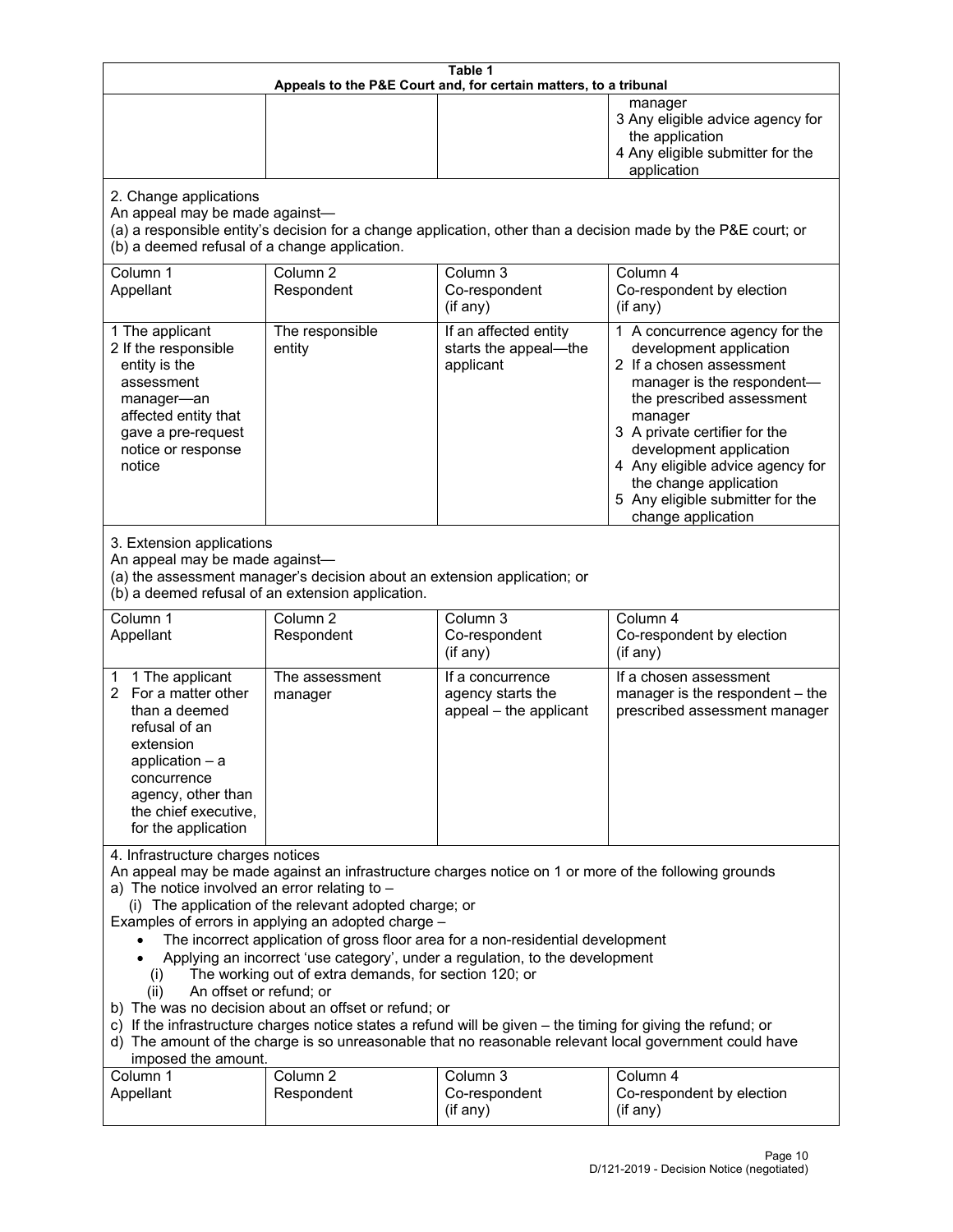| Table 1<br>Appeals to the P&E Court and, for certain matters, to a tribunal                                                                                        |                                                                |                                                                                     |                                                                     |
|--------------------------------------------------------------------------------------------------------------------------------------------------------------------|----------------------------------------------------------------|-------------------------------------------------------------------------------------|---------------------------------------------------------------------|
| The person given the                                                                                                                                               | The local government                                           |                                                                                     |                                                                     |
| Infrastructure charges                                                                                                                                             | that gave the                                                  |                                                                                     |                                                                     |
| notice                                                                                                                                                             | infrastructure charges<br>notice                               |                                                                                     |                                                                     |
| 5. Conversion applications                                                                                                                                         |                                                                |                                                                                     |                                                                     |
| An appeal may be made against-                                                                                                                                     |                                                                |                                                                                     |                                                                     |
| (a) the refusal of a conversion application; or                                                                                                                    |                                                                |                                                                                     |                                                                     |
|                                                                                                                                                                    | (b) a deemed refusal of a conversion application.              |                                                                                     |                                                                     |
| Column 1                                                                                                                                                           | Column <sub>2</sub>                                            | Column 3                                                                            | Column 4                                                            |
| Appellant                                                                                                                                                          | Respondent                                                     | Co-respondent                                                                       | Co-respondent by election                                           |
|                                                                                                                                                                    |                                                                | (if any)                                                                            | (if any)                                                            |
| The applicant                                                                                                                                                      | The local government                                           |                                                                                     |                                                                     |
|                                                                                                                                                                    | to which the conversion<br>application was made                |                                                                                     |                                                                     |
| 6. Enforcement notices                                                                                                                                             |                                                                |                                                                                     |                                                                     |
|                                                                                                                                                                    |                                                                | An appeal may be made against the decision to give an enforcement notice.           |                                                                     |
| Column 1                                                                                                                                                           | Column <sub>2</sub>                                            | Column 3                                                                            | Column 4                                                            |
| Appellant                                                                                                                                                          | Respondent                                                     | Co-respondent                                                                       | Co-respondent by election                                           |
|                                                                                                                                                                    |                                                                | (if any)                                                                            | (if any)                                                            |
| The person given the                                                                                                                                               | The enforcement                                                |                                                                                     | If the enforcement authority is                                     |
| enforcement notice                                                                                                                                                 | authority                                                      |                                                                                     | not the local government for                                        |
|                                                                                                                                                                    |                                                                |                                                                                     | the premises in relation to which<br>the offence is alleged to have |
|                                                                                                                                                                    |                                                                |                                                                                     | happened-the local                                                  |
|                                                                                                                                                                    |                                                                |                                                                                     | government                                                          |
|                                                                                                                                                                    |                                                                | Table 2                                                                             |                                                                     |
|                                                                                                                                                                    |                                                                | Appeals to the P&E Court only                                                       |                                                                     |
| 1. Appeals from tribunal                                                                                                                                           |                                                                |                                                                                     |                                                                     |
|                                                                                                                                                                    |                                                                | An appeal may be made against a decision of a tribunal, other than a decision under |                                                                     |
| section 252, on the ground of-                                                                                                                                     | (a) an error or mistake in law on the part of the tribunal; or |                                                                                     |                                                                     |
| (b) jurisdictional error.                                                                                                                                          |                                                                |                                                                                     |                                                                     |
| Column 1                                                                                                                                                           | Column 2                                                       | Column 3                                                                            | Column 4                                                            |
| Appellant                                                                                                                                                          | Respondent                                                     | Co-respondent                                                                       | Co-respondent by election                                           |
|                                                                                                                                                                    |                                                                | (if any)                                                                            | $($ if any $)$                                                      |
| A party to the                                                                                                                                                     | The other party to the                                         | $\blacksquare$                                                                      |                                                                     |
| proceedings for the                                                                                                                                                | proceedings for the                                            |                                                                                     |                                                                     |
| decision                                                                                                                                                           | decision                                                       |                                                                                     |                                                                     |
| 2. Eligible submitter appeals                                                                                                                                      |                                                                |                                                                                     |                                                                     |
| An appeal may be made against the decision to give a development approval, or an approval for a change<br>application, to the extent that the decision relates to- |                                                                |                                                                                     |                                                                     |
| (a) any part of the development application for the development approval that required impact assessment; or                                                       |                                                                |                                                                                     |                                                                     |
| (b) a variation request.                                                                                                                                           |                                                                |                                                                                     |                                                                     |
| Column 1                                                                                                                                                           | Column <sub>2</sub>                                            | Column 3                                                                            | Column 4                                                            |
| Appellant                                                                                                                                                          | Respondent                                                     | Co-respondent                                                                       | Co-respondent by election                                           |
|                                                                                                                                                                    |                                                                | (i f any)                                                                           | (i f any)                                                           |
| 1 For a development                                                                                                                                                | 1 For a development                                            | 1 The applicant                                                                     | Another eligible                                                    |
| application-an<br>eligible submitter for                                                                                                                           | application-the<br>assessment                                  | 2 If the appeal is about<br>a concurrence                                           | submitter for the<br>application                                    |
| the development                                                                                                                                                    | manager                                                        | agency's referral                                                                   |                                                                     |
| application                                                                                                                                                        | 2 For a change                                                 | response-the                                                                        |                                                                     |
| 2 For a change                                                                                                                                                     | application-the                                                | concurrence agency                                                                  |                                                                     |
| application-an<br>eligible submitter for                                                                                                                           | responsible entity                                             |                                                                                     |                                                                     |
|                                                                                                                                                                    |                                                                |                                                                                     |                                                                     |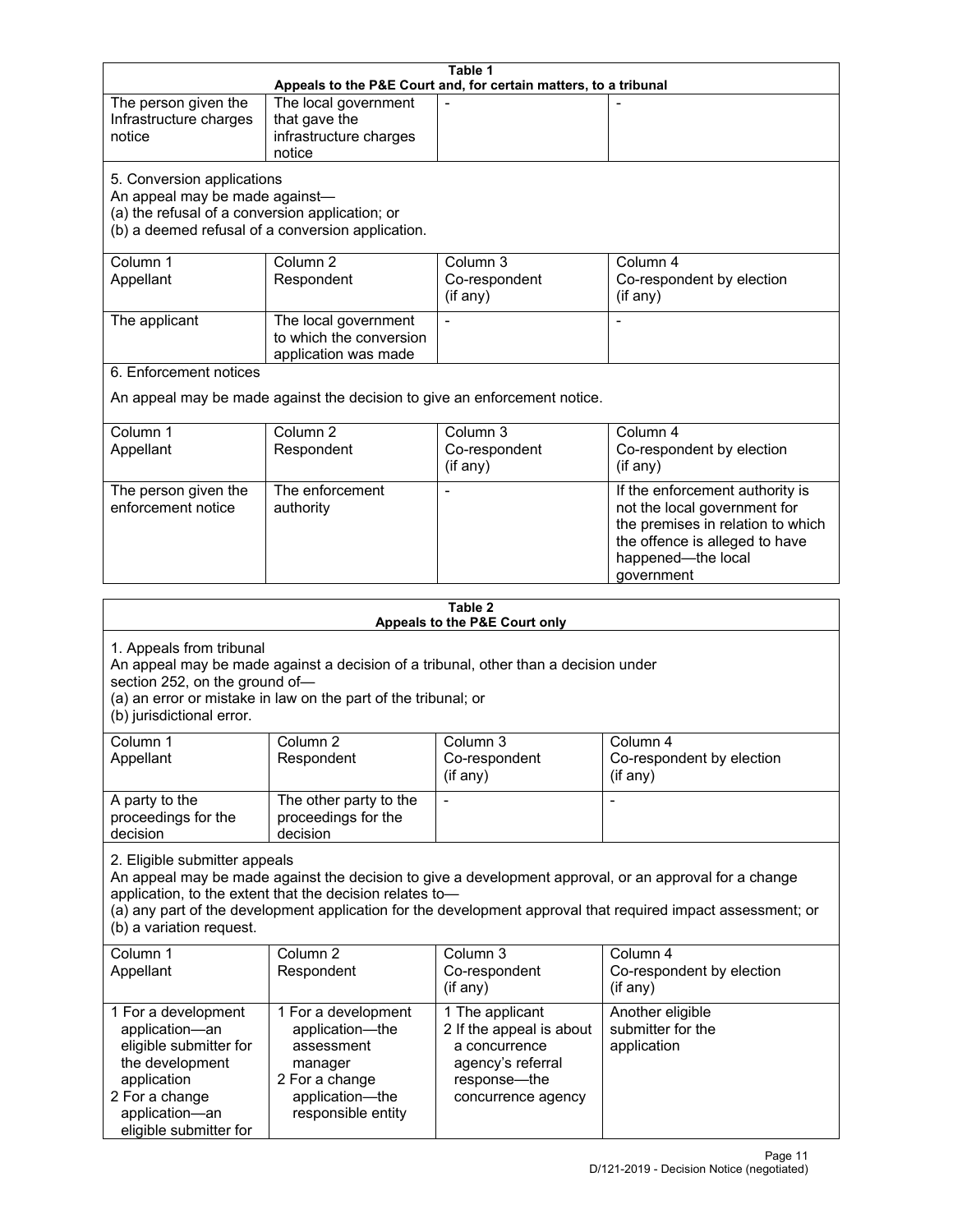| Table 2<br>Appeals to the P&E Court only                                                                                                                                                                                                                                                                                                                                                                           |                                                                                                                            |                                                                                                                         |                                                                                        |  |
|--------------------------------------------------------------------------------------------------------------------------------------------------------------------------------------------------------------------------------------------------------------------------------------------------------------------------------------------------------------------------------------------------------------------|----------------------------------------------------------------------------------------------------------------------------|-------------------------------------------------------------------------------------------------------------------------|----------------------------------------------------------------------------------------|--|
| the change<br>application                                                                                                                                                                                                                                                                                                                                                                                          |                                                                                                                            |                                                                                                                         |                                                                                        |  |
| 3. Eligible submitter and eligible advice agency appeals<br>An appeal may be made against a provision of a development approval, or failure to<br>include a provision in the development approval, to the extent the matter relates to-<br>(a) any part of the development application or the change application, for the development approval, that<br>required impact assessment; or<br>(b) a variation request. |                                                                                                                            |                                                                                                                         |                                                                                        |  |
| Column 1<br>Appellant                                                                                                                                                                                                                                                                                                                                                                                              | Column <sub>2</sub><br>Respondent                                                                                          | Column 3<br>Co-respondent<br>(if any)                                                                                   | Column 4<br>Co-respondent by election<br>(if any)                                      |  |
| 1 For a development<br>application-an<br>eligible submitter for<br>the development<br>application<br>2 For a change<br>application-an<br>eligible submitter for<br>the change<br>application<br>3 An eligible advice<br>agency for the<br>development<br>application or change<br>application                                                                                                                      | 1 For a development<br>application-the<br>assessment<br>manager<br>2 For a change<br>application-the<br>responsible entity | 1 The applicant<br>2 If the appeal is about<br>a concurrence<br>agency's referral<br>response-the<br>concurrence agency | Another eligible submitter for the<br>application                                      |  |
| 4. Compensation claims<br>An appeal may be made against-<br>(a) a decision under section 32 about a compensation claim; or<br>(b) a decision under section 265 about a claim for compensation; or<br>(c) a deemed refusal of a claim under paragraph (a) or (b).                                                                                                                                                   |                                                                                                                            |                                                                                                                         |                                                                                        |  |
| Column 1<br>Appellant                                                                                                                                                                                                                                                                                                                                                                                              | Column <sub>2</sub><br>Respondent                                                                                          | Column <sub>3</sub><br>Co-respondent<br>(if any)                                                                        | Column 4<br>Co-respondent by election<br>(if any)                                      |  |
| A person dissatisfied<br>with the decision                                                                                                                                                                                                                                                                                                                                                                         | The local<br>government to which<br>the claim was made                                                                     |                                                                                                                         |                                                                                        |  |
| 5. Registered premises<br>An appeal may be made against a decision of the Minister under chapter 7, part 4.                                                                                                                                                                                                                                                                                                        |                                                                                                                            |                                                                                                                         |                                                                                        |  |
| Column 1<br>Appellant                                                                                                                                                                                                                                                                                                                                                                                              | Column <sub>2</sub><br>Respondent                                                                                          | Column 3<br>Co-respondent<br>(if any)                                                                                   | Column 4<br>Co-respondent by election<br>(if any)                                      |  |
| 1 A person given a<br>decision notice about<br>the decision<br>2 If the decision is to<br>register premises or<br>renew the<br>registration of<br>premises-an owner<br>or occupier of<br>premises in the<br>affected area for the<br>registered premises<br>who is dissatisfied<br>with the decision                                                                                                               | The Minister                                                                                                               | $\overline{\phantom{0}}$                                                                                                | If an owner or occupier starts the<br>appeal - the owner of the<br>registered premises |  |